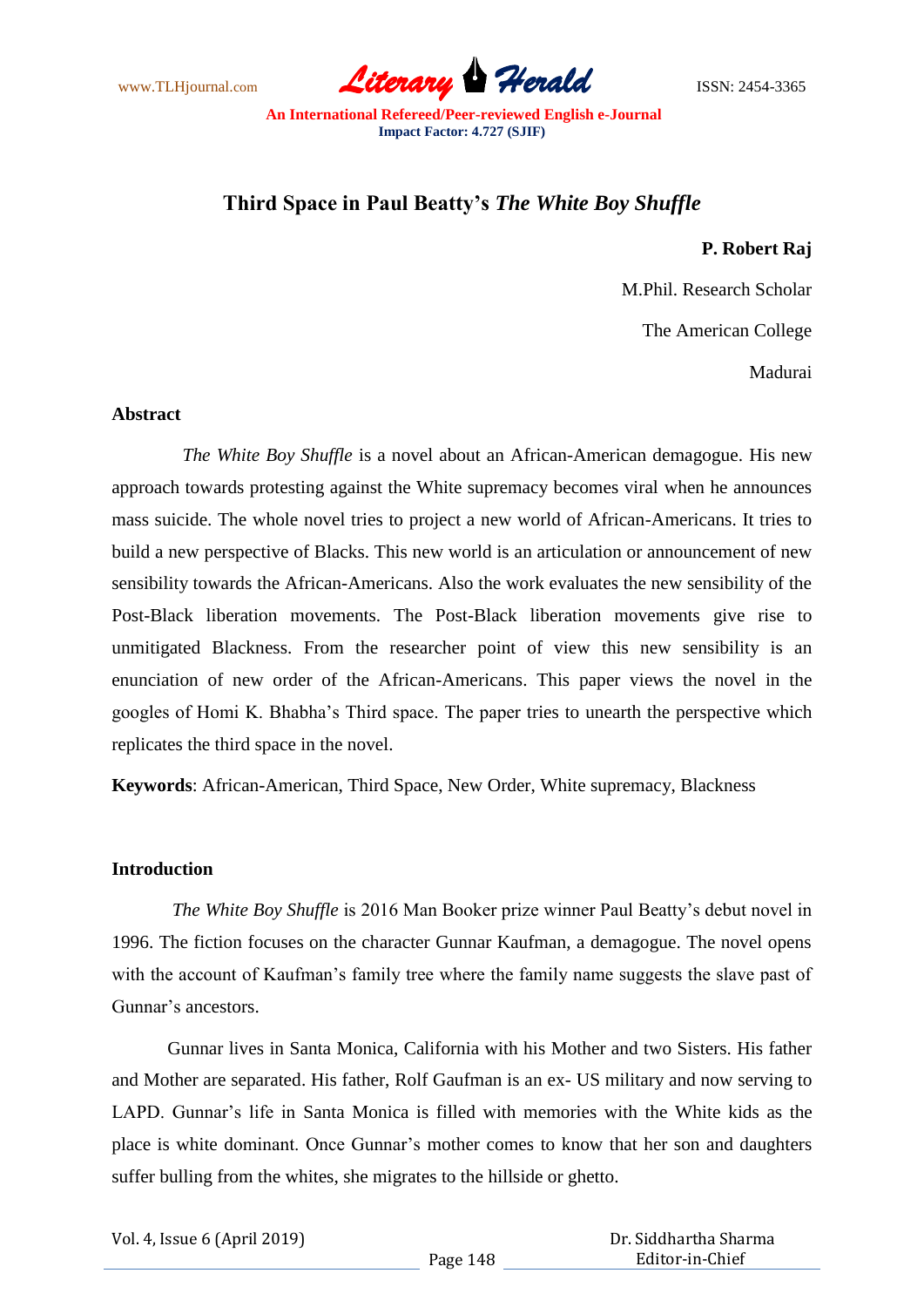www.TLHjournal.com *Literary Herald*ISSN: 2454-3365

Gunnar starts his schooling in the hood where he exposed to the black pride. The black pride in the hood is to handle guns, joining gangs, fighting for the gang and rapping. Gunnar got a friend from the white named Nicholas Scoby, whom a basketball player. Gunnar starts practicing with Scoby and well versed in dunking, dribbling and shuffling of basketball. On the other hand, he also well verses in writing poems too. This made him recognized among the other hood members.

Gunnar exposes himself to Psycho Loco, a gang member of Gun Totin" Hooligans. Gunnar involves him in the revenge for Pumpkin, the gang leader by Chev-Tec boys. Then with Psycho Loco he involves in the theft of a safe caught red hand by his father. His father didn"t press charges on him. This incident created a grudge between the father and son.

Gunnar marries a Japanese Yoshika and waiting for his first baby. Though Gunnar is happy with his marriage for some time he realized Yoshika married him for the American citizenship. Day by day his skill of writing poems and basketball increases. Gunnar becomes the noted poet from the black.

In a media encounter Gunnar accidently announces who are ready to die for South African Blacks. Which become a media sensation and people starts to suicide with the death note to Gunnar. Once Scoby feels nothingness of his life and he commits suicide with his own death note. The media keep on prompting Gunnar for his suicide which he stages in front them. The novel ends with the epilogue from Rolf Kaufman announcing he is not brave as his son. The paper focuses on reading the novel post colonially and tries to unearth the third space in the novel.

#### **Discussion**

Homi K. Bhaba (1990) explains the third space as new moment or phenomenon or hybrid creation (207-221). Bhabha notes third space "displaces the histories that constitute it, and sets up new structures of authority, new political initiatives… The process of cultural hybridity gives rise to something different, something new and unrecognizable, a new area of negotiation of meaning and representation" (211). In *Location of culture* (1994) Homi K. Bhabha states,

The theoretical recognition of the spilt-space of enunciation may open the way to conceptualizing an international culture, based not on the exoticism of

| Vol. 4, Issue 6 (April 2019) |  |  |  |
|------------------------------|--|--|--|
|------------------------------|--|--|--|

 Dr. Siddhartha Sharma Editor-in-Chief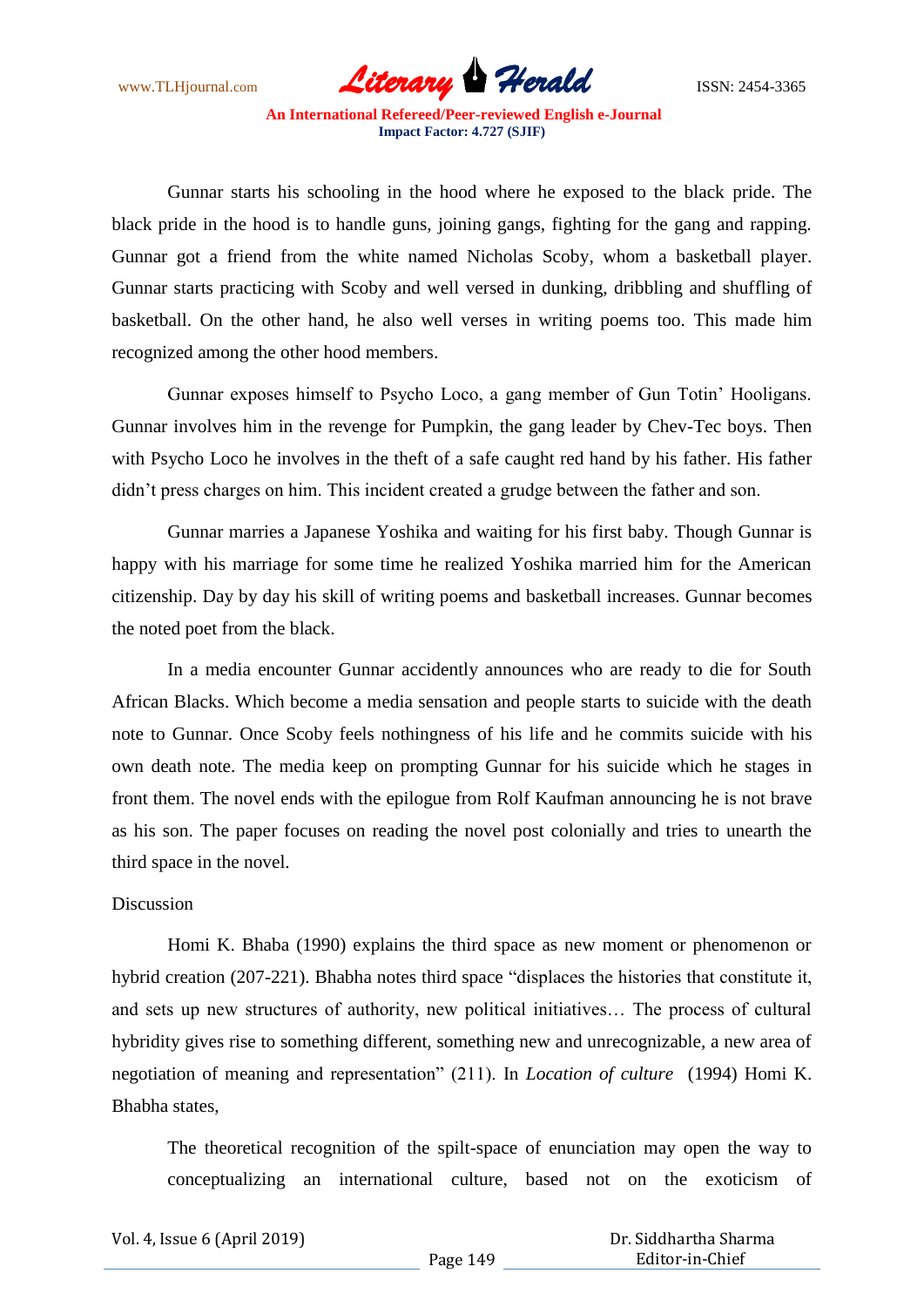www.TLHjournal.com *Literary Herald*ISSN: 2454-3365

multiculturalism or the diversity of cultures, but on the inscription and articulation of culture"s hybridity. It is in in between space that carries the burden of the meaning of culture, and by exploring this Third Space, we may elude the politics of polarity and emerge as the others of ourselves (38).

A new structure of resistance is prepared to fight against the incongruences. The narrator is a victim of the illegitimate segregation of the Blacks even after the so many voices against it and numerous Civil and Equal Rights acts. So the narrator tries to bring in a new strategy that is,

In the quest for equality, black folks have tried everything. We"ve begged, revolted, entertained, intermarried, and are still treated like shit. Nothing works, so why suffer the slow deaths of toxic addiction and the American work ethic when the immediate gratification of suicide awaits? In glorious defiance of the survival instinct, Negroes stream into Hillside, California like lemmings. Every day they wishfully look heavenward, peering into the California smog for a metallic gray atomic dot that will gradually expand until it explodes some one thousand feet over our natural and processed heads. It will be the Emanicipation Disintegration. Lunch counters, bus seats, and execuetive washrooms be damned; our mass suicide will be the ultimate sitin (Beatty 2).

The inevitability of being a subordinate in the free country leads to the suicide of the narrator. The statement that is made is better die for a reason not for racial games of the Whites.

The crisis of the new recognition and negotiation is depicted in the select novel. The new recognition is the situation of Blacks after the Harlem renaissance, "Black was being a nigger who didn"t know any other niggers (Beatty 44)." Paul Beatty tries to build a new ghetto where the given identity of poverty, crime, and niggers are no longer exists but a forceful African-American reprinting of their identity by poems, athletics, politics, suicides …etc.

The novel tries to build a new identity which is not given but self-determined. Beatty defines the black identity as "Black is a repressed memory of a sandpapery hand rubbing abrasive circles into the small of my back, my face rising and falling in time with a hairy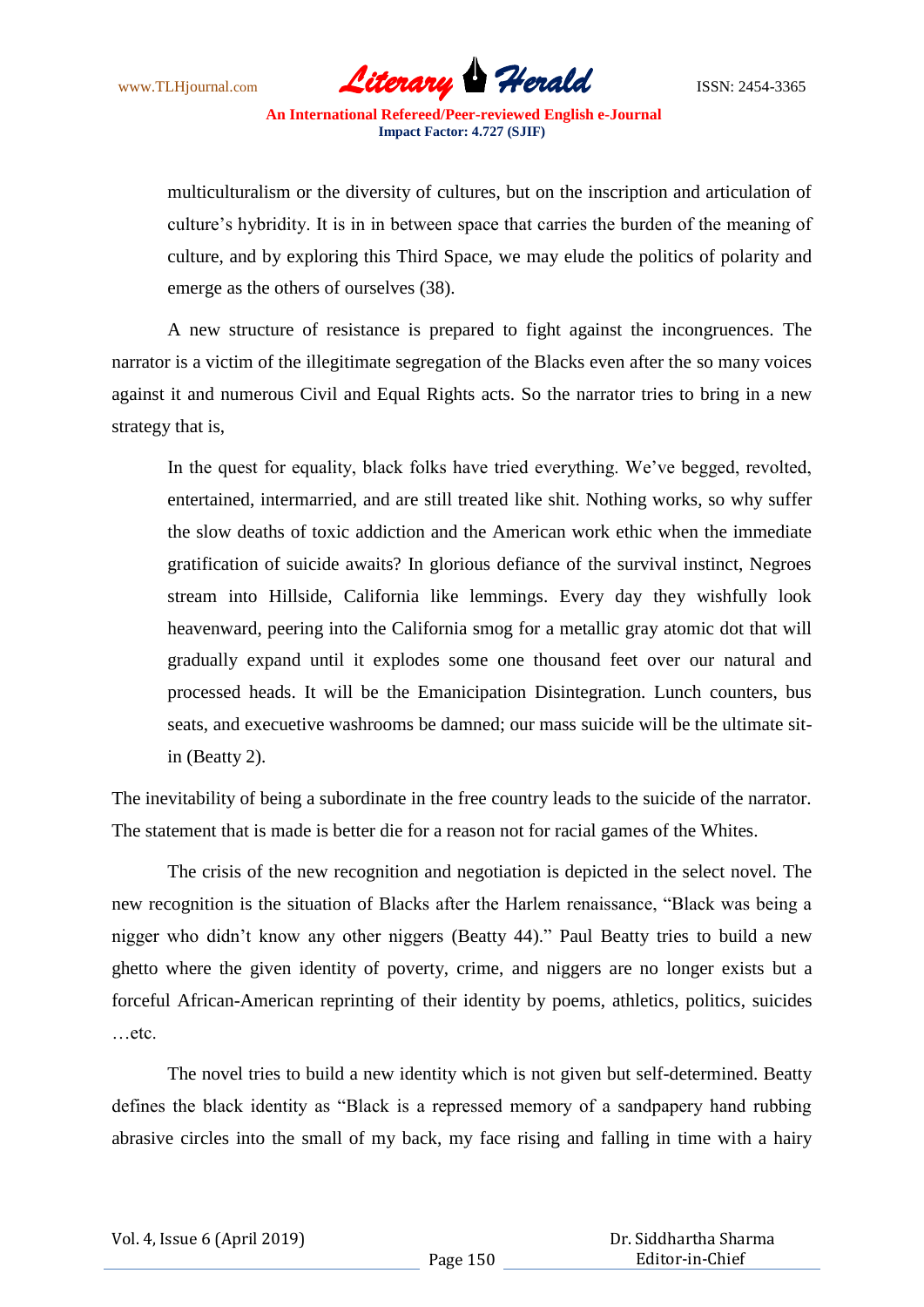www.TLHjournal.com *Literary Herald*ISSN: 2454-3365

heaving chest (Beatty 44)." The identity is the recognition of the Blacks against Black` incognito. The novel depicts the problem of hypocrisy in the Black liberation movements.

Beatty notes the anxiety of the third space African-Americans over the traditional Ghetto of crimes, drugs and corruption. Gunnar"s Mothers reflects that saying "Seriously, son, judging by your previous nefarious history, we feel that you have proclivity for gang activity. Do us all a favor and come clean (Beatty 59)." Though the Ghettos are depicted or comprehended as a crime area the dwellers especially the people at stakes of the violence, crimes and drugs has hatred towards the Ghetto"s given culture. This hatred is a demarcation of the new culture which the third space dwellers opt for. The African-American"s dream for a new life, identity which they were capable of, meanwhile they try to erase the memory and stamps of the given inappropriate identity.

One will have influence over their place of dwelling. Sometimes it is with consent, sometimes forceful or coercive. Gunnar fails and announces "Shooting up the neighborhood. Ma, I'm becoming so black it's a shame ... I awoke recalling that it hadn't been long ago when I was the only black person in my dreams; now I was shooting white kids in the street(Beatty 123-124)." Gunnar starts to be a man of Ghetto by the influences from his new school. Where he tries to establish himself as a Black, he is no more an ex-dweller of White hoods. This transformation as announced by Gunnar is of ambivalent in nature of being a new member in the traditional Ghetto.

The new political initiative is the reflection of the quest for new political determination. This new political discourse forms new repression because ideologies always repressive. Ghetto is the place completely refutes not only white supremacy but a powerful repressive black supremacy culture. It unveils in the novel, "The people of Hillside treat society the way society treats (Beatty 64)." The whole depiction of Ghetto is in the light of its neo-repression over the subaltern others or the powerless one"s in the Ghetto. Power in Ghetto seems as the level of 'blackness'. Blackness is the unmitigated supremeness.

The history of Manischewitz Junior High is depicted through the photograph of class of 1923 and 1986,

CLASS OF 23: Scads of white students and teachers dressed in pleated flannel skirts and pants. A Young colored custodian with a mop in his hands next to a metal bucket.

 Dr. Siddhartha Sharma Editor-in-Chief